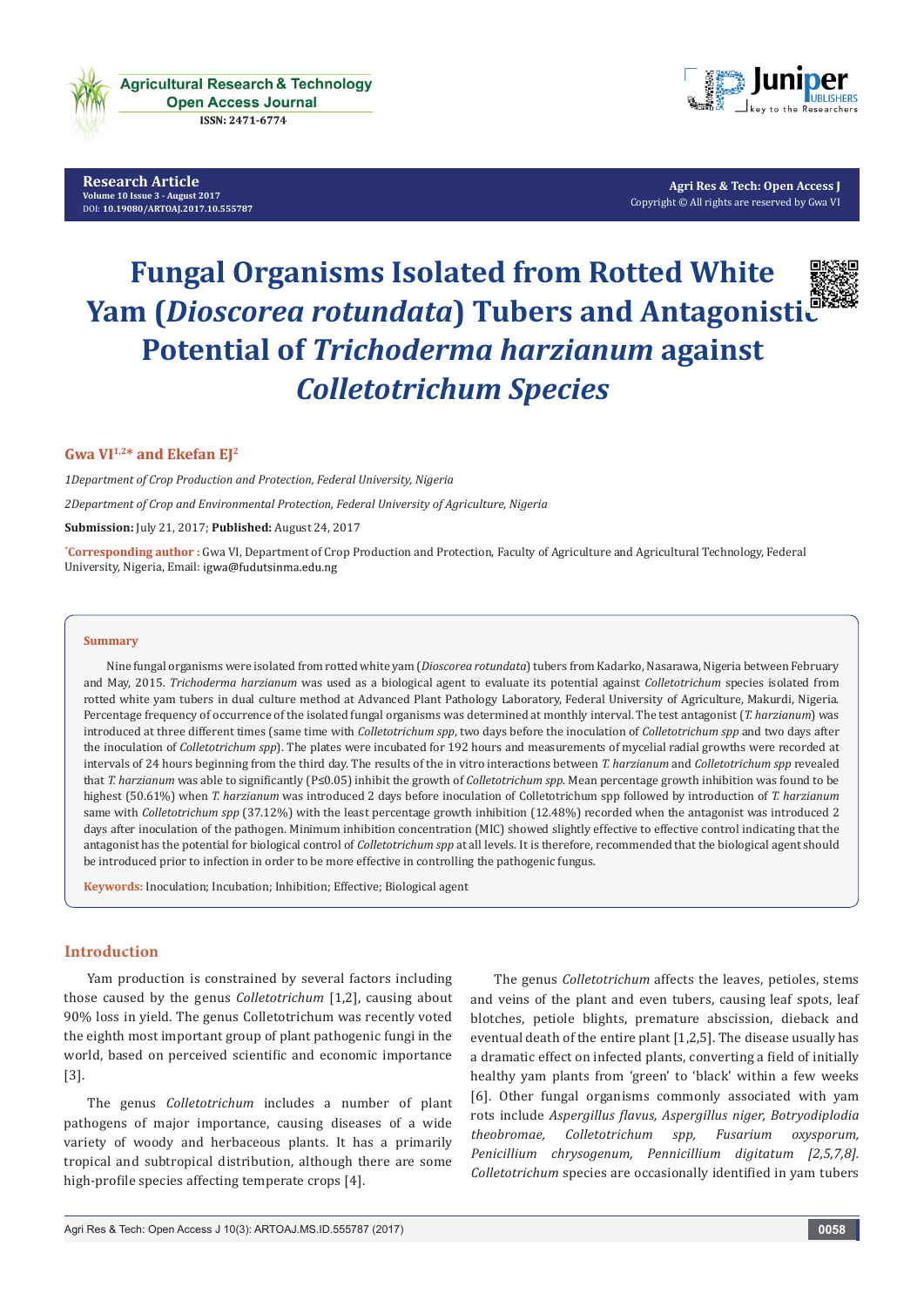[9]. Several methods of control of fungal organisms have been used. Chemical control of soil borne pathogens provides certain degree of control but at the same time have adverse effects on environment affecting the beneficial soil microorganisms [10]. Therefore, biological control of plant pathogens has been considered as a potential control strategy in recent years and search for these biological agents is increasing. *Trichoderma* is the most commonly used fungal biological control agent and have long been known as effective antagonists against plant pathogenic fungi [11,12]. The possibility of applying *Trichoderma*  harzianum as a biocontrol agent of *Colletotrichum spp.* causing yam dry rot in Nigeria has not been reported. This research describes experiments conducted to determine the effect of dual culture of introduced at different intervals on mycelia inhibition of *Colletotrichum spp.* isolated from rotted yam tubers in Nigeria.

#### **Materials and Methods**

### **Experimental site**

The experiment was conducted at the Advanced Plant Pathology Laboratory, Federal University of Agriculture, Makurdi, Nigeria.

#### **Source of** *T. harzianum* **isolate**

*T. harzianum* was collected from yam Pathology Unit of University of Ibadan, Oyo State, Nigeria. Stock cultures of the isolate were maintained on slants of acidified potato dextrose agar (PDA) in McCartney bottles for subsequent studies.

#### **Collection of rotted and healthy yam tubers**

Deteriorated white yam tuber (*Dioscorea rotundata*) cultivars of *Ghini* and *Hembankwase* showing varying degrees of rots were collected from yam barns in Kadarko, Keana local government area of Nasarawa State, Nigeria, which lies between longitude 8° 30' and 8° 35' E, and on latitudes 8° 10' and 8° 14' N. The rotten yam tubers were packaged in sterile polyethylene bags and taken to the laboratory for isolation and identification of fungal organisms two days after collection. The healthy yam tubers were used for pathogenicity test. Test isolate in this study was *Colletotrichum spp.*

#### **Preparation of Potato dextrose agar (PDA)**

Potato dextrose Agar (PDA) was prepared according to manufacturer's recommendations by dissolving 39g of dehydrated PDA in 1 litre of distilled water and autoclaved at 121 °C for 15min [13] and medium was allowed to cool to 45- 50 °C. About 0.16g/l streptomycin sulphate powder was added to suppress bacterial contaminations [14]. 15ml of the molten PDA was poured into sterile 9cm glass Petri dishes and were allowed to cool at room temperature before inoculation of the test organisms.

## **Isolation and identification of fungi organisms**

Deteriorated yam tubers were cut approximately 2 x 2mm with sterile scalpel from at the inter-phase between the healthy

and rotted portions of the tubers. The cut pieces were first surface sterilized by dipping completely in a concentration of 5% sodium hypochlorite solution for 2min; and rinsed in four successive changes of sterile distilled water (SDW) [15]. Infected yam tissues were later picked onto sterile filter paper using a sterile forceps and then blotted with filter paper for 2-3 minutes in the laminar Air flow cabinet. The dried infected tissues were aseptically plated on Petri dishes containing acidified sterile potato dextrose agar (PDA) and the plates were incu-bated at ambient room temperature (30 $\pm$ 5 °C) for 7 days. Fungi organisms were identified following sub-culture of growing fungus after 7 days of incubation [16]. The culture plates obtained were examined and spores were collected from distinct growths. This was inoculated onto sterile PDA plates and incubated. When pure cultures were obtained, the growth pattern was examined for uniformity. Microscopic examination and morphological characteristics were noted and compared with existing authorities [14,17].

#### **Determination of frequency of occurrence of isolates**

To determine the frequency of occurrence of the isolates, records of organisms isolated were kept on periodic basis. Since isolation and characterization were carried out at monthly interval, the number of times each fungi pathogen was isolated in a month was expressed as a percentage of the total of all the different organisms over the period [18], which was calculated as follows:

% frequency of occurrence 
$$
=\frac{x}{n} \times \frac{100}{1}
$$
  
Where,

x = number of times of occurrence of the individual isolates over the period

n = total number of micro organisms isolated in the study over the period

Stock cultures of the isolates were maintained on slant of acidified potato dextrose agar (PDA) in McCartney bottles for subsequent studies.

#### **Pathogenicity test**

Some healthy yam tuber (*Discorea rotundata*) cultivars were washed under running tap water to remove soil (dirt). Surface contaminants were removed by dipping each yam tuber in 5% sodium hypochlorite solution for 2min and rinsed in four successive changes of sterile distilled water (SDW) [15]. A disc of five days old culture of the fungal isolates obtained from rotted yam tubers grown on PDA was the source of inoculum for the pathogenicity test. A five-millimeter diameter cork borer was used to remove 4mm tissue from the healthy *D. rotundata* tuber surfaces aseptically [19]. A five-millimeter diameter cork borer (Sterilized by dipping in alcohol followed by flaming) was used to cut plugs from the five day old cultures of *Colletotrichum spp.*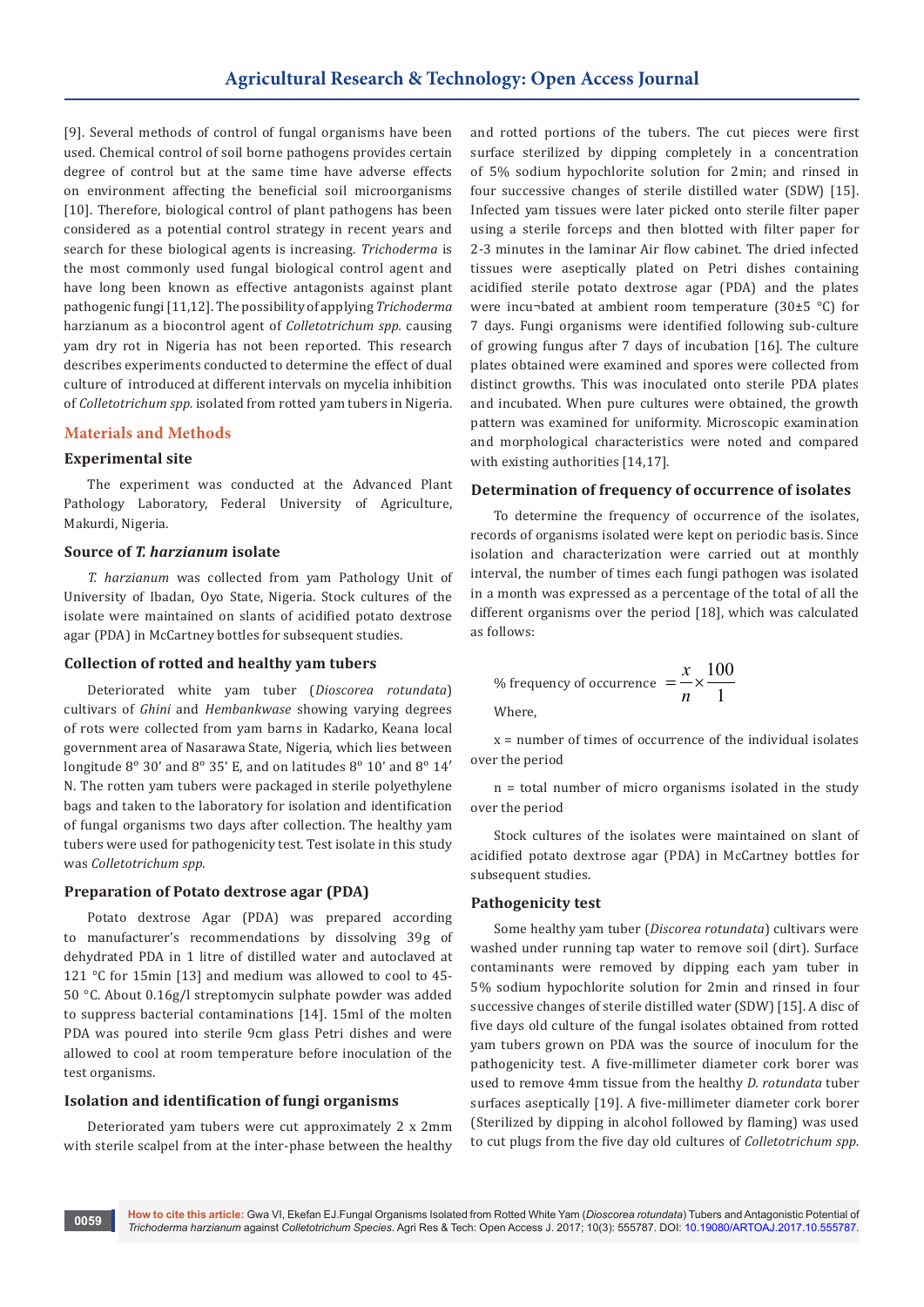to be tested. These fungal plugs were put in the holes created in the yam tubers. Petroleum jelly was used to seal the edges of the replaced yam tissues [12]. The same procedure was used for the control except that discs of uninoculated PDA were placed in the holes created in the tubers [20]. The inoculated yam tubers were placed at room temperature in a completely randomized design [21] for 14 days under sterile condition to determine rot. Rot was determined by using a sterilized and flamed knife to cut open the inoculated yam tubers from the point of inoculation.

# **Evaluation using dual culture on agar plates**

The assay for antagonism was performed on Potato Dextrose Agar (PDA) on Petri dishes by the dual culture method [22]. The mycelial plugs (5mm diameter) of *T. harzianum* used as antagonist and *Colletotrichum spp.* isolated from rotted yam tubers were both inoculated on the same dish with *T. harzianum* 6cm from *Colletotrichum spp. T. harzianum* was plated same time with the pathogen, two days before the inoculation of pathogen and two days after inoculation of pathogen on Petri dishes containing 15ml of PDA. Paired cultures were incubated at room temperature (30±5 °C) for 192 hours. In the control plates, a PDA plug was used instead of the antagonist against the pathogen. Treatments comprised times of introduction of antagonist which were replicated three times for each treatment and arranged in completely randomized design [21].

# **Measurement of radial mycelia growth**

Measurement of radial mycelia growths of the *T. harzianum* and *Colletotrichum spp.* in dual culture and *Colletotrichum spp.* in control plates were done after three days of inoculation on a 24 hour interval beginning from the 72<sup>nd</sup> hour up to the 192<sup>nd</sup> hour of incubation at ambient room temperature (30± 5 0C). Percentage Growth Inhibition (PGI) of *Colletotrichum spp.* was calculated as described by [23].

$$
PGI(\%)=\frac{R-R_1}{R}\times 100
$$

Where,

PGI = Percent Growth Inhibition

 $R =$  the distance (measured in mm) from the point of inoculation to the colony margin in control plate,

 $R1$  = the distance of fungal growth from the point of inoculation to the colony margin in treated plate in the direction of the antagonist.

The percent growth inhibition was determined as a guide in selecting the minimum inhibition concentration (MIC) that will be effective in controlling the rot-causing fungus for the three treatments. Antagonist was also rated for inhibitory effects using a scale by Sangoyomi [24] as:

- o ≤0% inhibition (not effective),
- o >0-20% inhibition (slightly effective)
- o >20-50% inhibition (moderately effective),
- o >50-<100% inhibition (effective)
- o 100% inhibition (highly effective)

# **Data analysis**

Data collected were subjected to Analysis of variance (ANOVA) using GenStat Discovery Edition 12 for ANOVA and means separation, Minitab Release 17 for descriptive statistics and Graph Pad Prism 6 for trend graphs. Statistical F-tests were evaluated at P≤0.05. Differences among treatment means for each measured parameter were separated using Fisher's least significant difference (FLSD) [25].

# **Results**

**Sample collection, isolation and identification of**  *Colletotrichum species*



**Figure 1:** Culture of *Colletotrichum spp* on PDA.



**Figure 2:** Micrograph showing Acervulus with setae of *Colletotrichum spp* (×10).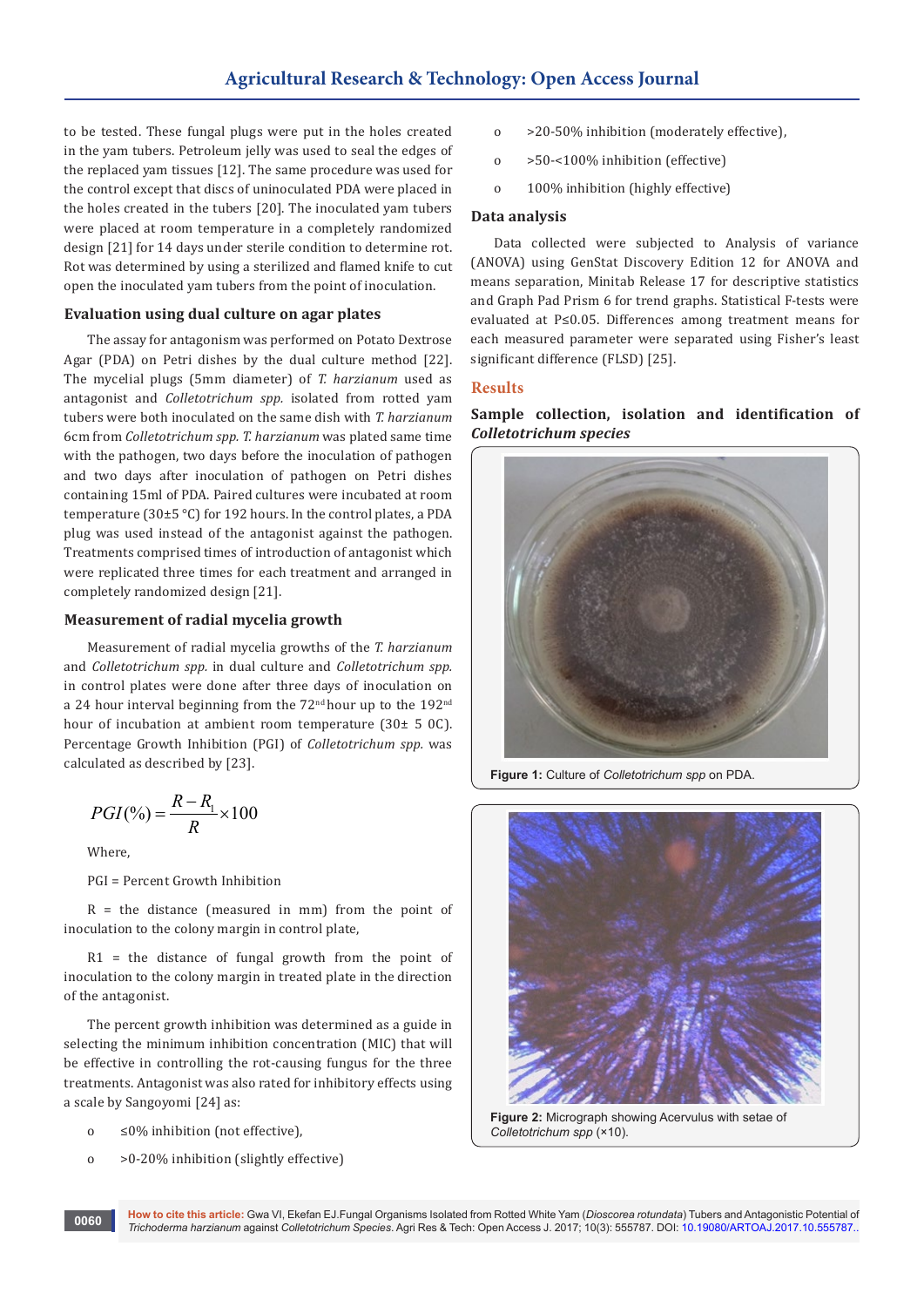Fungi organisms were isolated and identified from the rotted yam tubers. *Colletotrichuim spp*. was one of the fungi organisms identified as causing dry rot of white yam (*D. rotundata*) tubers in the study area. Macroscopic examination of pure cultures of this fungus on PDA showed slow growth rate taking more than 7 days to fill the plates (Figure 1). The colour of *Colletotrichum spp.* was grey, to dark orange while the reverse side of the growth

pattern was either circular with the mycelia showing a uniform growth pattern and radial in a ring. Acervuli were rounded or elongate, separate or confluent, superficial, erumpent, with conspicuous multicellular, darkly pigmented setae (Figure 2). Setae were brown with a dark swollen base and a pale rounded tip dark brown colour.



May 2015 in Kadarko.

**Table 1:** Variation of mean percentage frequency of occurrence of fungal isolates from Ghini and Hembankwase cultivars of white yam tuber after four months of isolation in Kadarko.

| Pathogens      | <b>White Yam Cultivar</b> |                  | <b>T-Value</b> | P-Value |
|----------------|---------------------------|------------------|----------------|---------|
|                | Ghini                     | Hembankwase      |                |         |
| B. theobromae  | $18.66 \pm 0.73$          | $16.48 \pm 1.01$ | 1.75           | 0.14    |
| A. flavus      | $16.66 \pm 0.35$          | $16.82 \pm 0.38$ | 3.55           | $0.01*$ |
| A. niger       | $20.44 \pm 1.63$          | $18.07 \pm 1.07$ | 1.22           | 0.27    |
| A. ochraceus   | $2.41 \pm 1.47$           | $2.46 \pm 1.42$  | $-0.02$        | 0.98    |
| F. moniliforme | $10.83 \pm 0.78$          | $9.02 \pm 0.73$  | 1.69           | 0.15    |

**How to cite this article:** Gwa VI, Ekefan EJ.Fungal Organisms Isolated from Rotted White Yam (*Dioscorea rotundata*) Tubers and Antagonistic Potential of *Trichoderma harzianum* against *Colletotrichum Species*. Agri Res & Tech: Open Access J. 2017; 10(3): 555787. DOI[: 10.19080/ARTOAJ.2017.10.555787.](http://dx.doi.org/10.19080/artoaj.2017.10.555787) **<sup>0061</sup>**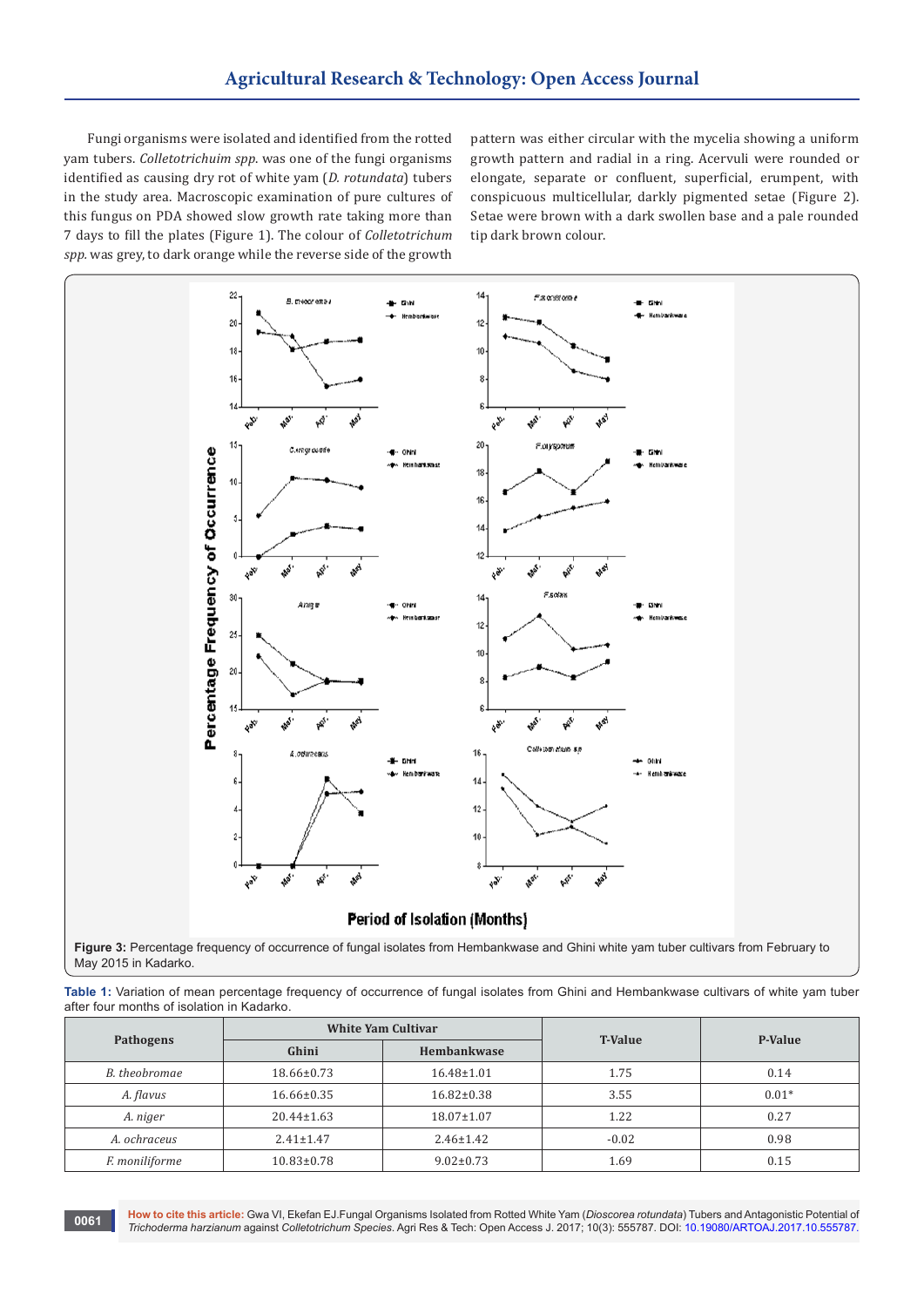| F. oxysporum        | $17.12 \pm 0.48$ | $14.16 \pm 0.39$ | 4.71    | $0.01*$ |
|---------------------|------------------|------------------|---------|---------|
| F. solani           | $8.56 \pm 0.24$  | $10.55 \pm 0.51$ | $-3.50$ | $0.02*$ |
| C. eragrostide      | $2.64 \pm 0.90$  | $8.42 \pm 1.09$  | $-4.08$ | $0.01*$ |
| Colletotrichum spp. | $2.64 \pm 0.90$  | $5.99 \pm 0.26$  | $-3.54$ | $0.03*$ |

\*indicates statistical significance at (P≤0.05)

# **Percentage frequency of occurrence of fungal isolates in Kadarko**

Figure 3 shows fungi organisms isolated and identified on rotted *Hembankwase* and *Ghini* cultivars of white yam tuber samples collected from farmers' barns in Kadarko, which is one of the yam producing settlements in Nasarawa State, Nigeria. The fungi organisms include *Botryodiplodia theobromae, Aspergillus flavus, A. niger, A. ochraceus, Fusarium moniliforme, F. oxysporum, F. solani, Curvularia eragrostide* and *Colletotrichum spp.* Percentage frequence of occurrence of *A. ochraceus* showed that it was same in *Hembankwase* and *Ghini* in February and March. The occurrence of the pathogen increased in *Ghini*  compared with *Hembankwase* in April but decreased in *Ghini*  compared with *Hembankwase* in May. The occurrence of A. niger in *Hembankwase* was less than in *Ghini* in February and March but recorded an increase in *Hembankwase* slightly above *Ghini* in April. The difference in frequency of occurrence was nearly the same in *Ghini* which rose slightly above *Hembankwase* in May. *C. eragrostide, F. solani* and *Colletotrichum spp.* occurred higher in *Hembankwase* compared with *Ghini* throughout the period of isolation. In *F. oxysporum* and *F. moniliforme,* the frequency was higher in *Ghini* compared with *Hembankwase* within the same period. *B. theobroma*e showed the highest level of occurrence in *Hembankwase* than in *Ghini* in February, April and May while the pathogen displayed higher frequency of occurrence in *Ghini*  only in March. Occurrence of *A. flavus* in *Ghini* and *Hembakwase*  was the same in February but increased in *Ghini* far above *Hembankwase* in March and decreased in April and May but was still above Hembankwase. Mean percentage frequency of occurrence of *B. theobromae, A. niger, A. ochraceus, F. moniliforme,* between *Hembankwase* and *Ghini* in Kadarko after four months of isolation showed no significant difference (P≤0.05) between the two cultivars. However, there were significant differences (P≤0.05) in mean percentage frequency of occurrence between *Ghini* and *Hembankwase* in *A. flavus*, *F. oxysporum, F. solani, C eragrostide* and *Colletotrichum sp.* after four months of isolation (Table 1).

## **Pathogenicity test**

The results of the pathogenicity test of *Colletotrichum spp*  is presented in Figure 4. The pathogenicity test shows that *Colletotrichum spp* induced rot in the healthy looking yam tubers after 14 days of inoculation. Symptoms of infections were seen on the inoculated yam tubers. The yam tubers that were not inoculated with the test fungi used as control experiments however, did not show any sign of rot indicating absence of reproductive propagules in the bored yam tissues (Figure 5)



**Figure 4:** Rot caused by *Colletotrichum spp.*



**Figure 5:** Control (no organism inoculated).

#### **Evaluation using dual culture method on agar plates**

Results of dual culture method used indicated that *T. harzianum* inhibited the growth of Colletotrichum spp at varying degrees. The dual culture interactions showed significant success in biocontrol of *Colletotrichum spp.*, under in vitro conditions. Result of the study revealed that *T. harzianum* exhibited antagonistic activities on Colletotrichum spp in all the treatments. The potential antagonist was seen to grow faster than the fungus in the dual culture. The control plates also grew much faster when compared with their respective dual cultures. *Colletotrichum spp.* had its growth stopped either when the antagonist was introduced same time with it (Figure 6) or when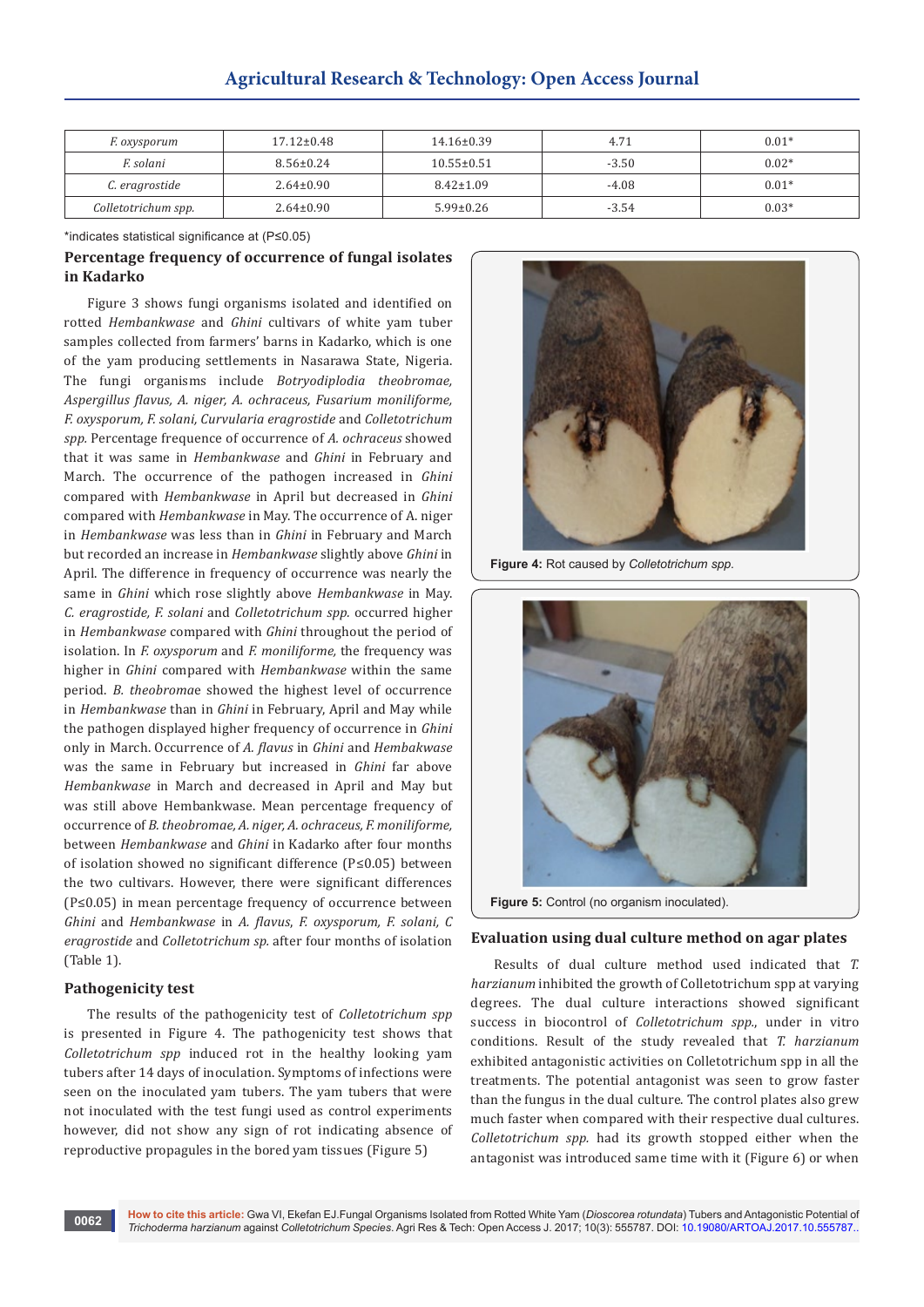was introduced 2 days before inoculation of *Colletotrichum spp.* (Figure 7), in these interactions, the antagonist continued with its growth uninhibited and over grew the pathogen resulting into complete degradation of the fungus and sporulation of the antagonist over the entire plate. When *T. harzianum* was introduced 2 days after the inoculation of the pathogen, there was a clear zone of inhibition (Figure 8). Table 2 shows the percentage growth inhibition of Colletotrichum spp increases with increase in time of incubation from 72 hours to 192 hours irrespective of the treatment. When *T. harzianum* was introduced same time with Colletotrichum spp, it was observed that the percentage growth inhibition of the fungus in dual culture with *T. harzianum* increased steadily from 24.94% at 72 hours to

54.06% at 192 hours respectively. A similar trend was recorded when *T. harzianum* was introduced two days before inoculation of the pathogenic fungus, with percentage growth inhibition of 27.80% at 72 hours to 80.93% at 192 hours respectively. Percentage growth inhibitions rose from 16.03% at 72 hours to 24.04% at 192 hours when *T. harzianum* was introduced two days after inoculation of *Colletotrichum spp.* Duration of incubation for each of the treatments showed significant differences at 24 hour interval. Mean variation of percentage growth inhibition of *Colletotrichum spp.* tested at different times of introduction of *T. harzianum* significantly (P≤0.05) inhibited the growth of Colletotrichum spp (Table 2).



**Figure 6:** Dual culture of *T. harzianum* and *Colletotrichum spp*. on potato dextrose agar inoculated same time (Th×path) (left) and pure culture of *Colletotrichum spp*. as control (right).



**Figure 7:** Dual culture of *T. harzianum* and *Colletotrichum spp.* on potato dextrose agar (left); *T. harzianum* was introduced 2days before inoculation of *Colletotrichum spp*. (2dbi) and pure culture of *Colletotrichum spp.* as control (right).

| Table 2: In vitro Percentage Growth Inhibitions (PGI) of Colletotrichum spp. at different times of introduction of T. Harzianum. |  |  |  |
|----------------------------------------------------------------------------------------------------------------------------------|--|--|--|
|                                                                                                                                  |  |  |  |

| <b>Duration of Incubation (Hours)</b> | Time of Introduction of T. harzianum |                                 |                                |  |
|---------------------------------------|--------------------------------------|---------------------------------|--------------------------------|--|
|                                       | <b>ThXPath</b>                       | Th2dbiPath                      | Th2daiPath                     |  |
|                                       | $24.94 \pm 6.76$ <sup>cd</sup>       | $27.80 \pm 14.70$ <sup>cd</sup> | $16.03 \pm 5.01$ <sup>ab</sup> |  |
| 96                                    | $19.77 \pm 2.63$ <sup>d</sup>        | $11.11 \pm 5.56$ <sup>d</sup>   | $8.26 \pm 1.91$ <sup>bc</sup>  |  |
| 120                                   | $32.93 \pm 2.49$ bc                  | $45.96 \pm 6.45$ <sup>bc</sup>  | $4.94 \pm 0.01$ <sup>c</sup>   |  |
| 144                                   | $41.34 \pm 4.37$ <sup>ab</sup>       | $62.70 \pm 2.86$ <sup>ab</sup>  | $9.28 \pm 3.57$ bc             |  |

**How to cite this article:** Gwa VI, Ekefan EJ.Fungal Organisms Isolated from Rotted White Yam (*Dioscorea rotundata*) Tubers and Antagonistic Potential of *Trichoderma harzianum* against *Colletotrichum Species*. Agri Res & Tech: Open Access J. 2017; 10(3): 555787. DOI[: 10.19080/ARTOAJ.2017.10.555787.](http://dx.doi.org/10.19080/artoaj.2017.10.555787) **<sup>0063</sup>**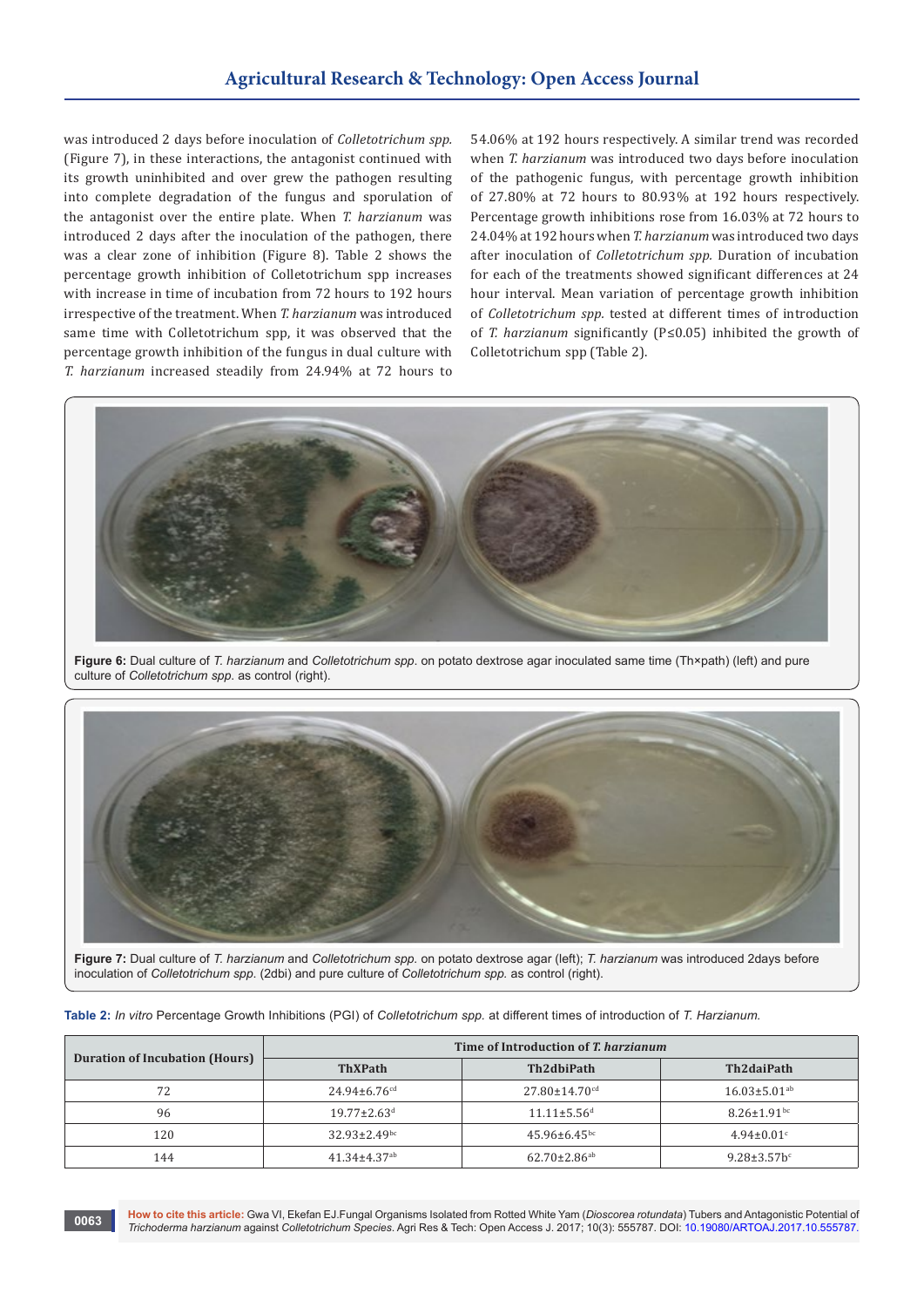# **Agricultural Research & Technology: Open Access Journal**

| 168                 | $50.86 \pm 3.56^{\circ}$      | $75.20 \pm 0.94$ <sup>a</sup> | $18.98 \pm 2.58$ <sup>a</sup> |
|---------------------|-------------------------------|-------------------------------|-------------------------------|
| 192                 | $54.06 \pm 3.52$ <sup>a</sup> | $80.93 \pm 0.64$ <sup>a</sup> | $24.04 \pm 2.50^{\circ}$      |
| LSD                 | 12.77                         | 26.71                         | 9.16                          |
| Mean(LSD= $12.48$ ) | $37.32 \pm 3.38$ <sup>b</sup> | $50.61 \pm 6.54$ <sup>a</sup> | $12.48 \pm 1.97$ <sup>c</sup> |



**Figure 8:**Dual culture of *T. harzianum* and *Colletotrichum spp.* on potato dextrose agar (left); *T. harzianum* was introduced 2days after inoculation of *Colletotrichum spp.* (2dai) and pure culture of *Colletotrichum spp*. as control (right).

Means on the same column with the same superscript are not statistically significant (P≤0.05). Means on the same row (for Mean) with the same superscript are not statistically significant (P≤0.05) by time of introduction of *T. harzianum*. Th×path = T.

harzianum introduced same time with pathogen; Th2dbipath = *T. harzianum* introduced 2 days before inoculation of pathogen; Th2daipat = *T. harzianum* introduced 2 days after inoculation of pathogen.



**Figure 9:**Radial growth of *Colletotrichum spp*. in dual culture with *T. harzianum.* Th×path = *T. harzianum* introduced same time with pathogen; Th2dbipath = *T. harzianum* introduced 2days before inoculation of pathogen; Th2daipath = *T. harzianum* introduced 2days after inoculation of pathogen.

**How to cite this article:** Gwa VI, Ekefan EJ.Fungal Organisms Isolated from Rotted White Yam (*Dioscorea rotundata*) Tubers and Antagonistic Potential of *Trichoderma harzianum* against *Colletotrichum Species*. Agri Res & Tech: Open Access J. 2017; 10(3): 555787. DOI: [10.19080/ARTOAJ.2017.10.555787.](http://dx.doi.org/10.19080/artoaj.2017.10.555787)[.](http://dx.doi.org/10.19080/artoaj.2017.10.555785) **<sup>0064</sup>**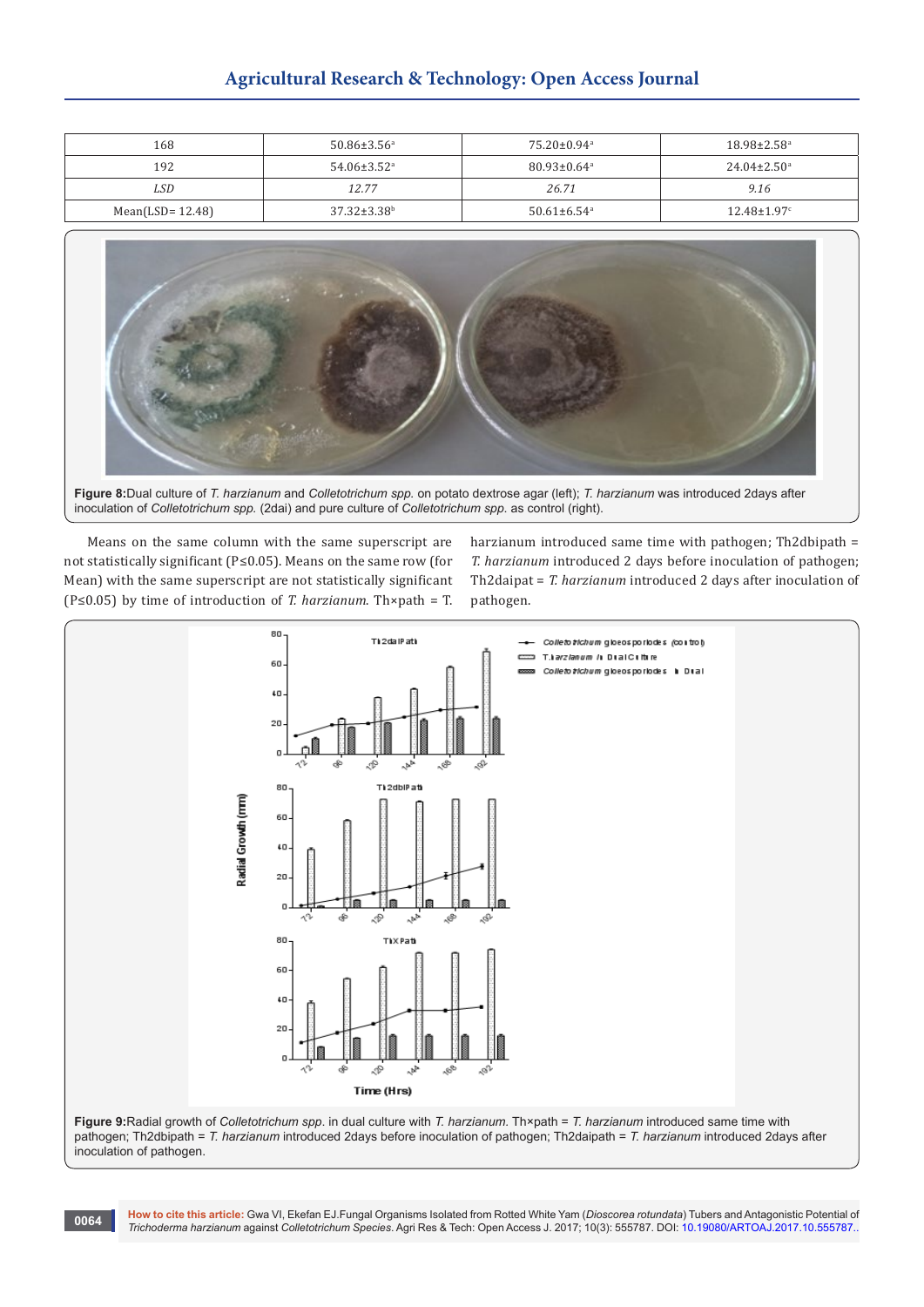#### **Radial mycelia growth and determination of inhibition**

Radial mycelia growth of *T. harzianum* and Colletotrichum spp in dual culture and *Colletotrichum spp.* in control plates for each of the treatments were measured from 72 hours to 196 hours of incubation. Figure 9 shows that growth was rapid in the control plates than in the dual culture plates in all the

treatments. It was also found that *T. harzianum* grew much faster than Colletotichum spp in all the treatments in dual culture thereby inhibiting the growth of the fungus.

Effectiveness levels of *T. harzianum* were found to be slightly effective to effective and significant (P≤0.05) across treatments (Table 3).

**Table 3:** Mean Percentage growth inhibition of *Colletotrichum spp.* treated with *T. harzianum* at different times showing minimum inhibition concentration (MIC).

| Time of Introduction of T.<br>harzianum | <b>Percentage Growth Inhibition</b><br>(PGI) | MIC $(\% )$ | <b>Level of Effectiveness</b> |
|-----------------------------------------|----------------------------------------------|-------------|-------------------------------|
| ThXPath                                 | $37.32 \pm 3.38$ <sup>b</sup>                | $>20-50$    | Moderately effective          |
| Th2dbiPath                              | $50.61 \pm 6.54$ <sup>a</sup>                | $>50 - 100$ | Effective                     |
| Th2daiPath LSD                          | $12.48 \pm 1.97$ <sup>c</sup> 12.48          | $>0-20$     | Slightly effective            |

Th×path = *T.harzianum* introduced same time with pathogen; Th2dbipath = *T.harzianum* introduced 2 days before inoculation of pathogen; Th2daipath = *T. harzianum* introduced 2 days after inoculation of pathogen; MIC = minimum inhibition concentration (%); ≤0% inhibition (not effective); >0-20% inhibition (slightly effective); >20-50% inhibition (moderately effective); >50-<100% inhibition (effective); 100% inhibition (highly effective)

#### **Discussion**

Fungal pathogenic organisms are the main causative agents of rot in yam tubers in storage in major yam producing areas reducing the yield and productivity of yam per annum. As a result, the demand for yam tubers has always exceeded its supply [26]. Fungal organisms isolated and identified had been previously linked with post harvest yam tuber rot in different locations in Nigeria [5,8,19,27,28]. Results of inoculation of Colletotrichum spp into the healthy yam tubers shows that the fungus was able to cause rot. This was probably due to the ability of the pathogen to utilize the nutrients of the tubers as substrates for growth and development. The control tubers were however not infected suggesting the absence of inoculum in the tissues. The occurrence of *Colletotrichum spp.* in yam tubers may probably be due to the fact that *Colletotrichum spp.* overwinters in leaves, stems and seeds and in infected soil [9]. It has been found that most of these microorganisms infect the tubers in the field reducing their capacity to germinate and affect their survival in the field and then subsequently manifest in storage barns; occurring even when infected tubers do not have any sign of external symptoms [9]. The results of the dual culture revealed the capability of *T. harzianum* to reduce mycelia growth of Colletotrichum spp irrespective of the time of introduction of the antagonist. This was probably due to the ability of the antagonist to grow much faster than the pathogenic fungus and cover the entire plates thus competing efficiently for space and nutrients. The mechanism of action was mainly competition for limited nutrient and space resulting to starvation and subsequently death of the pathogen [29,30]. Microscopic observations showed the effect of *T. harzianum* and its volatile metabolite substances on mycelia and on spore formation of the pathogenic fungus at different times of the introduction of the antagonist. The interaction between *T. harzianum* and *Colletotrichum spp.* showed that spores of *Colletotrichum spp.* were only seen when *T. harzianum* was introduced two days after inoculation of pathogen. The result

also revealed that *T. harzianum* mycelia entangled the hyphae fragments of *Colletotrichum spp.* and eventually plasmolysed and lysed them. As a result, no zones of inhibitions were formed in the interactions between the antagonist and these isolates in the dual culture plates. The conidia of Colletotrichum spp in the presence of *T. harzianum* mycelia were torrulose [30-33]. The actions of *T. harzianum* could be due to the possible role of chitinolytic and/or glucanases enzymes in bio-control by *Trichoderma* [30]. They showed that the enzymes function by breaking down the polysaccharides, chitin, and glucans that are responsible for the rigidity of fungal cell walls, thereby destroying the cell wall integrity and limiting the growth of the pathogen. The growth inhibition of *Colletotrichum spp.* by *T. harzianum* in dual culture in this study could be due to its fast growing nature. *Trichoderma*  species have been successfully used as biocontrol agents due to their high reproductive capacity, efficient utilization of nutrients, and strong aggressiveness against other pathogens. It is also reported that *T. harzianum* isolates suppressed the growth of Colletotrichum capsici eventually overgrowing it within seven days [34]. It was found that the antagonism in vitro of *T. harzianum* against *Fusarium oxysporium* showed an inhibition on the pathogenic fungus growth with a ratio more than 65%. Moreover, the volatile metabolism substances of the antagonism reduced the pathogenic fungus growth by 63% compared with controls [35]. The dual culture inoculation and the introduction of potential antagonist two days before the pathogen was in agreement with earlier work [36]. The author believed that there are no biocontrol agents that have enough competitive ability to displace an already established pathogen. The time lapse between inoculation of the antagonist and the pathogens contributed to the success recorded with the antagonist against the pathogens. This allows adequate increase in cell concentration and subsequent colonization by antagonist before the arrival of the pathogen [37]. When *T. harzianum* was introduced 2 days after inoculation of the pathogen even when the pathogen had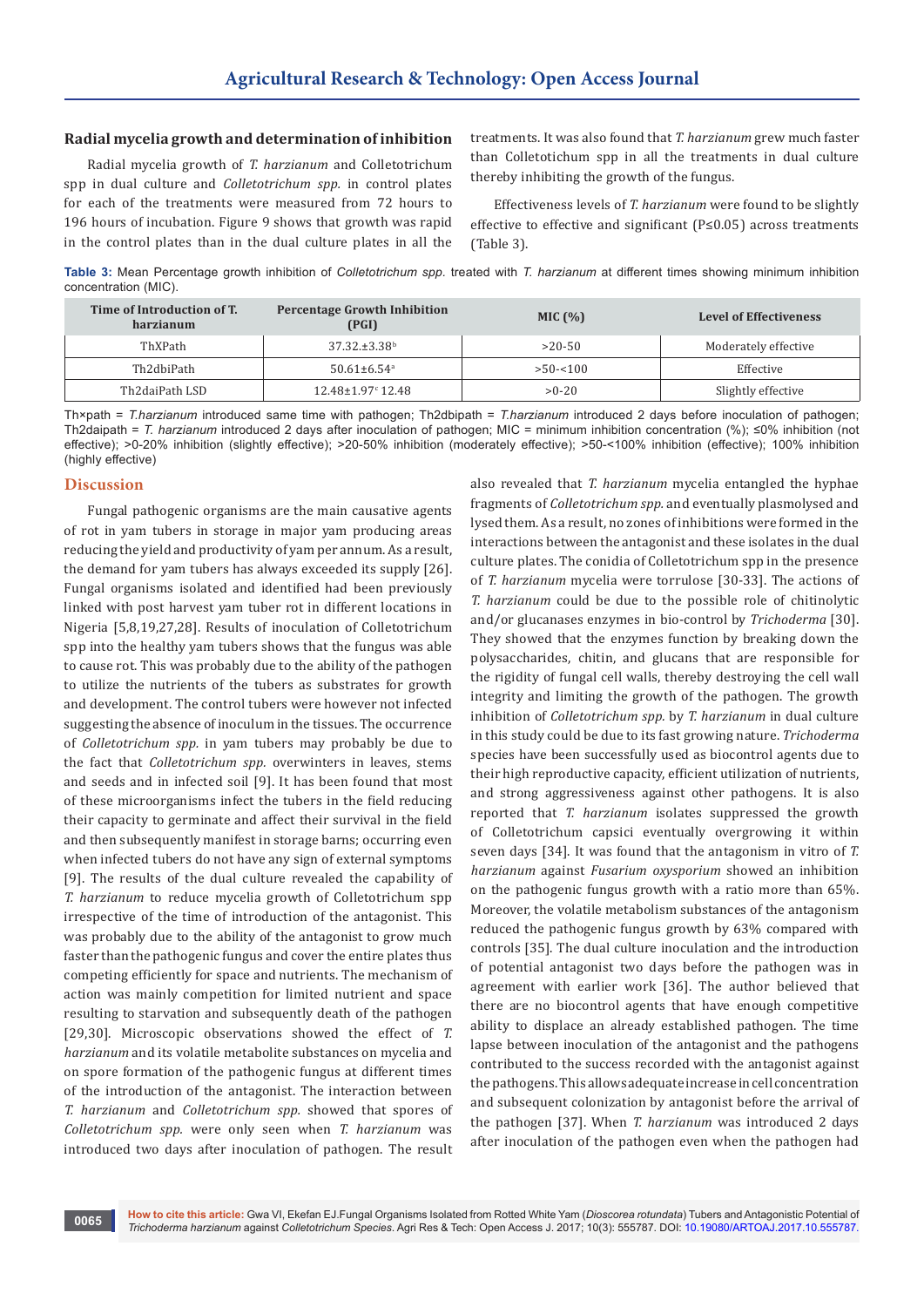a significant space and time advantage, it could not compete effectively with the antagonist in culture. *T. harzianum* has shown to have an antagonistic influence. This effect is produced because of competition for food and space, mycoparasitism and possible antibiosis [38]. Minimum inhibition concentration (MIC) showed that *T. harzianum* introduced 2 days before the arrival of Colletotrichum spp inhibited the growth of the pathogen at the highest level compared with that introduced same time with the pathogen with least percentage growth inhibition recorded when the antagonist was introduced 2 days after inoculation of the fungus. *T. harzianum* introduced 2 days before inoculation of Colletotrichum spp was therefore considered more effective in controlling the pathogenic fungus in vitro.

#### **Conclusion**

Fungal pathogens are the main cause of rot in yam tubers in different parts of Nigeria. The use of biological antagonist which is environmentary safe has the capability of inhibiting the growth and survival of *Colletotrichum spp.* and can therefore, provide alternative ways of controlling fungal pathogens of yams. This can be mostly achieved when the bioagent (*T. harzianum*) is introduced on the host (yam tubers) before the arrival of fungal pathogen (*Colletotrichum spp.*) as this has achieved the highest percentage growth inhibition.

#### **References**

- 1. [Egesi CN, Onyeka TJ, Asiedu R \(2009\) Environmental stability of](http://www.academicjournals.org/journal/AJAR/article-abstract/9188D0337938)  [resistance to anthracnose and virus diseases of water yam \(](http://www.academicjournals.org/journal/AJAR/article-abstract/9188D0337938)*Dioscorea alata*[\). African Journal of Agricultural Research 4\(2\): 113-118](http://www.academicjournals.org/journal/AJAR/article-abstract/9188D0337938)
- 2. Aduramigba-Modupe AO, Odebode AC, Asiedu R (2010) Distribution of yam anthracnose disease in Nigeria. African Journal of Root Tuber Crops 8(1): 51-55.
- 3. [Dean R, Van Kan JAL, Pretorius ZA, Hammond-Kosack KE, Di Pietro](https://www.ncbi.nlm.nih.gov/pubmed/22471698)  [A \(2012\) The Top 10 fungal pathogens in molecular plant pathology.](https://www.ncbi.nlm.nih.gov/pubmed/22471698)  [Molecular Plant Pathology 13\(4\): 414-430.](https://www.ncbi.nlm.nih.gov/pubmed/22471698)
- 4. [Cannon PF, Buddie AG, Bridge PD, de Neergard E, Lübeck M, et al.](https://mycokeys.pensoft.net/article/1183/)  (2012) *Lectera*, a new genus of the *[Plectosphaerellaceae](https://mycokeys.pensoft.net/article/1183/)* for the legume pathogen *[Volutella colletotrichoides](https://mycokeys.pensoft.net/article/1183/)*. Mycokeys 3: 23–36.
- 5. Gwa IV, Bem AA, Okoro JK (2015) Yams (*Dioscorea rotundata Poir* and *D. Alata Lam*.) Fungi Etiology in Katsina-Ala Local Government Area of Benue State, Nigeria. Journal of Phytopathology and Plant Health 3: 38-43
- 6. [Green KR, Simons SA \(1994\) 'Dead Skin' on Yams \(](http://onlinelibrary.wiley.com/doi/10.1111/j.1365-3059.1994.tb01660.x/abstract)*Dioscorea alata*) [caused by Colletotrichum gloeosporioides. Plant Pathology 43\(6\):](http://onlinelibrary.wiley.com/doi/10.1111/j.1365-3059.1994.tb01660.x/abstract)  [1062-1065.](http://onlinelibrary.wiley.com/doi/10.1111/j.1365-3059.1994.tb01660.x/abstract)
- 7. Markson AA, Amadioha AC, Omosun G, Madunagu BE, Udo SE, Umana EJ (2012) Control of Botryodiplodia theobromae causing Tissue Rot of White Yam (*Dioscorea rotundata Poir*). Scholarly Journal of Agricultural Science 2(1): 1-7.
- 8. [Ogunleye AO, Ayansola OT \(2014\) Studies of Some Isolated Rot-Causing](http://www.aascit.org/journal/archive2?journalId=919&paperId=760)  Mycoflora of Yams *(Dioscorea Spp*[.\). American Journal of Microbiology](http://www.aascit.org/journal/archive2?journalId=919&paperId=760)  [and Biotechnology 1\(1\): 9-20.](http://www.aascit.org/journal/archive2?journalId=919&paperId=760)
- 9. [Amusa NA, Adegbite AA, Muhammed S, Baiyewu RA \(2003\) Yam diseases](https://www.ajol.info/index.php/ajb/article/view/14878)  [and its management in Nigeria. African Journal of Biotechnology 2\(12\):](https://www.ajol.info/index.php/ajb/article/view/14878)  [497-502.](https://www.ajol.info/index.php/ajb/article/view/14878)
- 10. [Amin F, Razdan VK, Mohiddin FA, Bhat KA, Saba Banday \(2010\)](https://scienceflora.org/journals/index.php/jp/article/view/2179)  Potential of *Trichoderma* [Species as Biocontrol Agents of Soil Borne](https://scienceflora.org/journals/index.php/jp/article/view/2179)

[Fungal Propagules. Journal of Phytopathology 2\(10\): 38-41](https://scienceflora.org/journals/index.php/jp/article/view/2179)

- 11. [Chet I, Harman GE, Baker R \(1981\)](https://www.jstor.org/stable/4250642) *Trichoderma hamatum:* its hyphal interaction with *[Rhizoctonia solani](https://www.jstor.org/stable/4250642)* and *Pythium spp.* Microbial Biology [7\(1\): 29-38.](https://www.jstor.org/stable/4250642)
- 12. Amaeze NJ, Ezeh PA, Dan-kishiya AS (2013) Evaluation of Garlic (*Allium Sativum*) and uziza (*Piper Guineense*) on the Control of Tuber Rot Fungi of Potato and carrot. American Journal of Research Communication 1(9): 167-174
- 13. Jawetz M, Adelberg Brooks GF, Butel JS, Morse SA (2004) Medical Microbiology (23rd edn). McGraw Hill Companies Inc., Singapore pp.818.
- 14. [Burgess LW, Knight TE, Tesoriero L, Phan HT \(2008\) Diagnostic Manual](http://aciar.gov.au/publication/mn129)  [for Plant Diseases in Vietnam. ACIAR Monograph 129: 210.](http://aciar.gov.au/publication/mn129)
- 15. Ritchie B (1991) Practical Techniques in Plant Pathology CAB. Wallingford. UK.
- 16. Gwa VI, Akombo RA (2016) Studies on the Antimicrobial Potency of Five Crude Plant Extracts and Chemical Fungicide in *in vitro* Control of *Aspergillus flavus,* Causal Agent of White Yam (*Dioscorea rotundata*) Tuber Rot. Journal of Plant Sciences and Agricultural Research 1(1): 1-8.
- 17. [Navi SS, Bandyopadhyay R, Hall AJ, Bramel-Cox PJ \(1999\) A pictorial](http://oar.icrisat.org/1948/)  [Guide for the Identification of Mold Fungi on Sorghum Grain.](http://oar.icrisat.org/1948/)  [Information Bulletin no. 59 \(In En. Summaries in En, Fr\). International](http://oar.icrisat.org/1948/)  [Crops Research Institute for the Semi-Arid Tropics pp. 118.](http://oar.icrisat.org/1948/)
- 18. Okigbo RN, Ikediugwu FEO (2000) Studies on Biological Control of Post<br>Harvest Rot in Yams (Dioscorea rotundata) using Trichoderrma in Yams (*Dioscorea rotundata*) using Trichoderrma [viride. Journal of Phytopathology 148\(6\): 351-355.](http://onlinelibrary.wiley.com/doi/10.1046/j.1439-0434.2000.00515.x/abstract)
- 19. Taiga A (2011) Comparative Studies of the Efficacy of some Selected Fungicidal Aqueous Plant Extracts on Yam Tuber Dry Rot Disease. Annals of Biological Research 2(2): 332-336.
- 20. Amienyo CA, Ataga AE (2006) Post Harvest Fungal Diseases of Sweet Potato (*Ipomoea batatas L. Lam*) Tubers sold in Selected Markets in Rivers State, Nigeria. Science Africa 5(2): 95-98.
- 21. [Gomez KA, Gomez AA \(1984\) Statistical Procedures for Agricultural](http://pdf.usaid.gov/pdf_docs/PNAAR208.pdf)  Research (2<sup>nd</sup> edn). John Wiley and sons, USA, pp. 680.
- 22. [Evans HC, Hoimes KA, Reid AP \(2003\) Phylogeny of the Frosty Pod Rot](http://onlinelibrary.wiley.com/doi/10.1046/j.1365-3059.2003.00867.x/abstract)  [Pathogen of Cocoa. Plant Pathology 52\(4\): 476-485.](http://onlinelibrary.wiley.com/doi/10.1046/j.1365-3059.2003.00867.x/abstract)
- 23. [Korsten L, De Jager ES \(1995\) Mode of Action of Bacillus subtilis for](http://agris.fao.org/agris-search/search.do?recordID=ZA9600511)  [control of Avocado Post Harvest Pathogens. South African Avocado](http://agris.fao.org/agris-search/search.do?recordID=ZA9600511)  [Growers Association Yearbook 18: 124-130.](http://agris.fao.org/agris-search/search.do?recordID=ZA9600511)
- 24. Sangoyomi T (2004) Post-harvest Fungal Deterioration of yam (*Dioscorea rotundata. Poir*) and its Control. University of Ibadan, Nigeria, pp. 179.
- 25. Cochran GW, Cox GM (1992) Experimental Designs. (2nd edn). John willey and Sons Inc., USA, pp. 611.
- 26. Food and Agricultural Organization (2013) Food and Agricultural Organisation of the United Nations, USA.
- 27. [Ogaraku AO, Usman HO \(2008\) Storage Rot of Some Yams \(](http://www.scirp.org/(S(vtj3fa45qm1ean45vvffcz55))/reference/ReferencesPapers.aspx?ReferenceID=1514782)*Dioscorea Spp*[\) in Keffi and Environs, Nasarawa State, Nigeria. Journal of](http://www.scirp.org/(S(vtj3fa45qm1ean45vvffcz55))/reference/ReferencesPapers.aspx?ReferenceID=1514782)  [Production Agriculture and Technology 4\(2\): 22-27.](http://www.scirp.org/(S(vtj3fa45qm1ean45vvffcz55))/reference/ReferencesPapers.aspx?ReferenceID=1514782)
- 28. Okigbo NR, Enweremadu CE, Agu CK, Irondi RC, Okeke BC, et al. (2015) Control of White Yam (*Dioscorea rotundata*) Rot Pathogen using Peel Extract of Water Yam (*Dioscorea alata*). Advances in Applied Science Research 6(10): 7-13.
- 29. [Abdollahzadeh J, Goltapeh EM, Rouhani H \(2003\) Evaluation of](http://en.journals.sid.ir/ViewPaper.aspx?ID=46907)  Antagonistic Effect of *Trichoderma* [species in Biological Control of](http://en.journals.sid.ir/ViewPaper.aspx?ID=46907)  [Causal Agents of Crown and Root Rot of Sunflower](http://en.journals.sid.ir/ViewPaper.aspx?ID=46907) *(Sclerotinia minor*) *in vitro*[. Agricultural Sciences Tabriz 13\(2\): 13-23.](http://en.journals.sid.ir/ViewPaper.aspx?ID=46907)